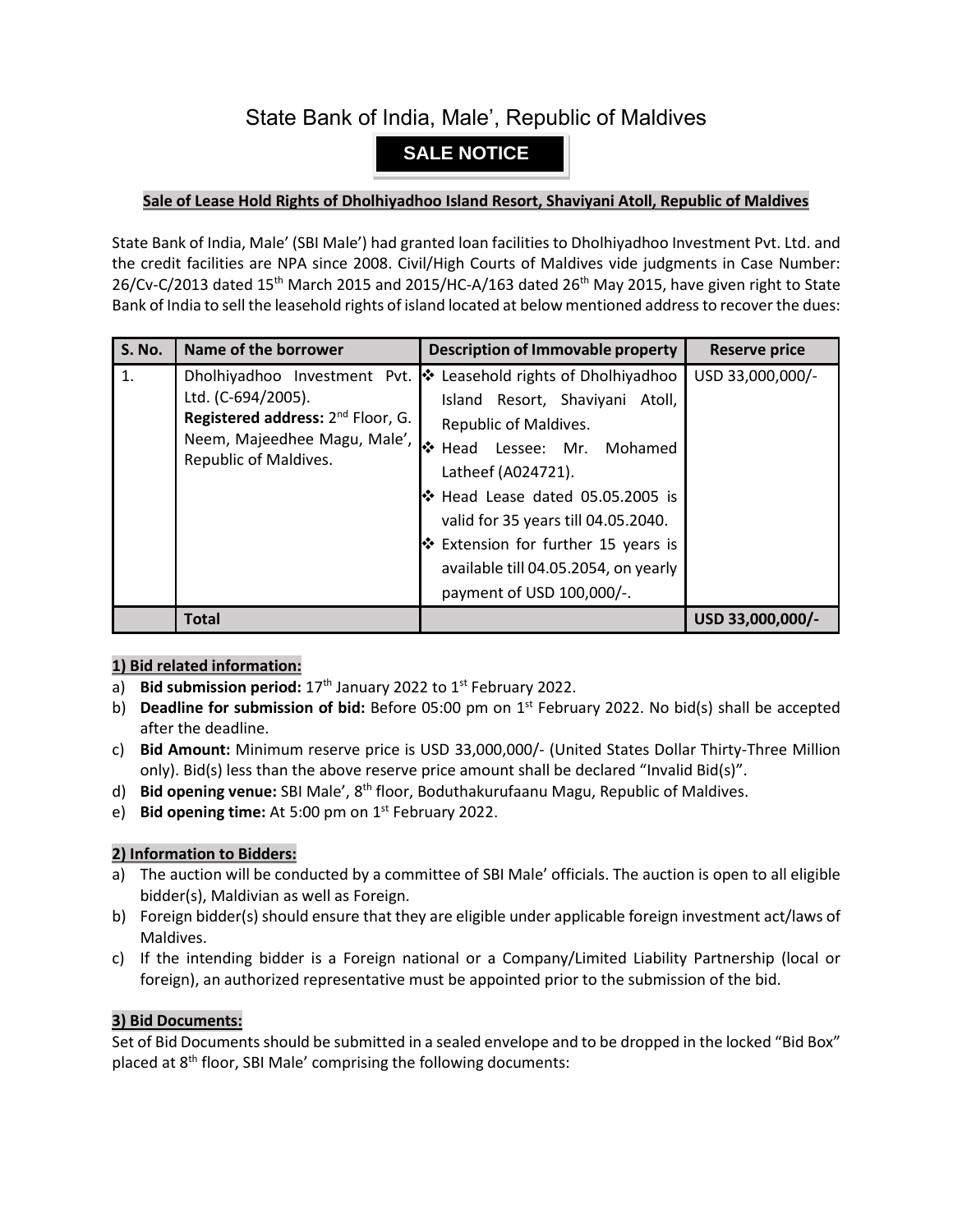- a) Duly filled Bid application (format available on our website: [https://mv.statebank\)](https://mv.statebank/). Contact no. and Name of the individual bidder/authorized representative should be mentioned on the sealed envelope.
- b) Authorization Letter for appointment of authorized representative, if applicable.
- c) Self-attested copy of National Identity Card/Passport of authorized representative/individual bidder.
- d) Registration Certificate and Board Resolution, in case of Company/Limited Liability Partnership.
- e) Document evidencing deposit of Earnest Money Deposit (EMD) of USD 15,000/- (United States Dollar Fifteen Thousand only).
- f) EMD amount can be deposited in any one of the forms given below and endorsed for the said purpose:
	- i) SBI cheque drawn in favour of "State Bank of India, Male" with available balance;
	- ii) Banker's cheque issued in favour of "State Bank of India, Male";
	- iii) Funds can be deposited via cash/transfer to the account no. 12698405503001 (USD) of State Bank of India, Male', Republic of Maldives (BIC: SBINMVMV).

## **4) Terms of Bid:**

- a) The reserve price quoted by the bank shall be the starting amount for the bid and highest bid price complying with terms of auction shall be declared "Successful Bid" and an "Award Letter" shall be issued to the "Successful Bidder".
	- i) In case of "Successful Bid", the EMD amount will be appropriated towards the  $2^{nd}$  instalment of final bid amount.
	- ii) In case of "Unsuccessful Bid", the EMD amount will be refunded.
- b) The "Successful Bidder" should deposit the amount as scheduled hereunder in form of a Banker's cheque favoring "State Bank of India, Male'" or by crediting the funds via transfer to the account no. 12698405503001 (USD) of State Bank of India, Male', Republic of Maldives (BIC: SBINMVMV).
	- i) 1<sup>st</sup> instalment of USD 1,000,000/- (United States Dollar One Million only) within seven (7) calendar days from the date of Award Letter;
	- ii)  $2<sup>nd</sup>$  instalment of USD 5,000,000/- (United States Dollar Five Million only) within thirty (30) calendar days from the date of Award Letter;
	- iii) 3<sup>rd</sup> instalment for Balance Bid amount within sixty (60) calendar days from the date of Award Letter;
	- iv) Bank reserves the right to amend the above terms of deposit of bid amount/instalments.
- c) On receipt of full payment as per stipulated auction terms, bank shall submit request to the relevant government authorities to initiate the process of transfer of ownership in the name of the Successful Bidder/their assignee/a company eligible under Maldivian law.

## **5) Bid Forfeiture clause:**

- a) If the "Successful Bidder" fails to honor timeline to deposit  $1<sup>st</sup>$  instalment of USD 1,000,000/- (United States Dollar One Million only) as mentioned above at para 4, Terms of Bid, the EMD amount of USD 15,000/- shall be forfeited by the bank.
- b) If the "Successful Bidder" fails to honor timeline to deposit  $2^{nd}$  instalment of USD 5,000,000/- (United States Dollar Five Million only) as mentioned above at para 4, Terms of Bid, an amount of USD 100,000/- i.e., 10% from the 1<sup>st</sup> instalment of USD 1,000,000/- of the bid amount deposited will be forfeited in addition to forfeiting EMD of USD 15,000/-.
- c) If the "Successful Bidder" fails to honor timeline to deposit 3<sup>rd</sup> instalment of Balance Bid amount as mentioned above at para 4, Terms of Bid, an amount of USD 500,000/- i.e., 10% from the 2<sup>nd</sup>